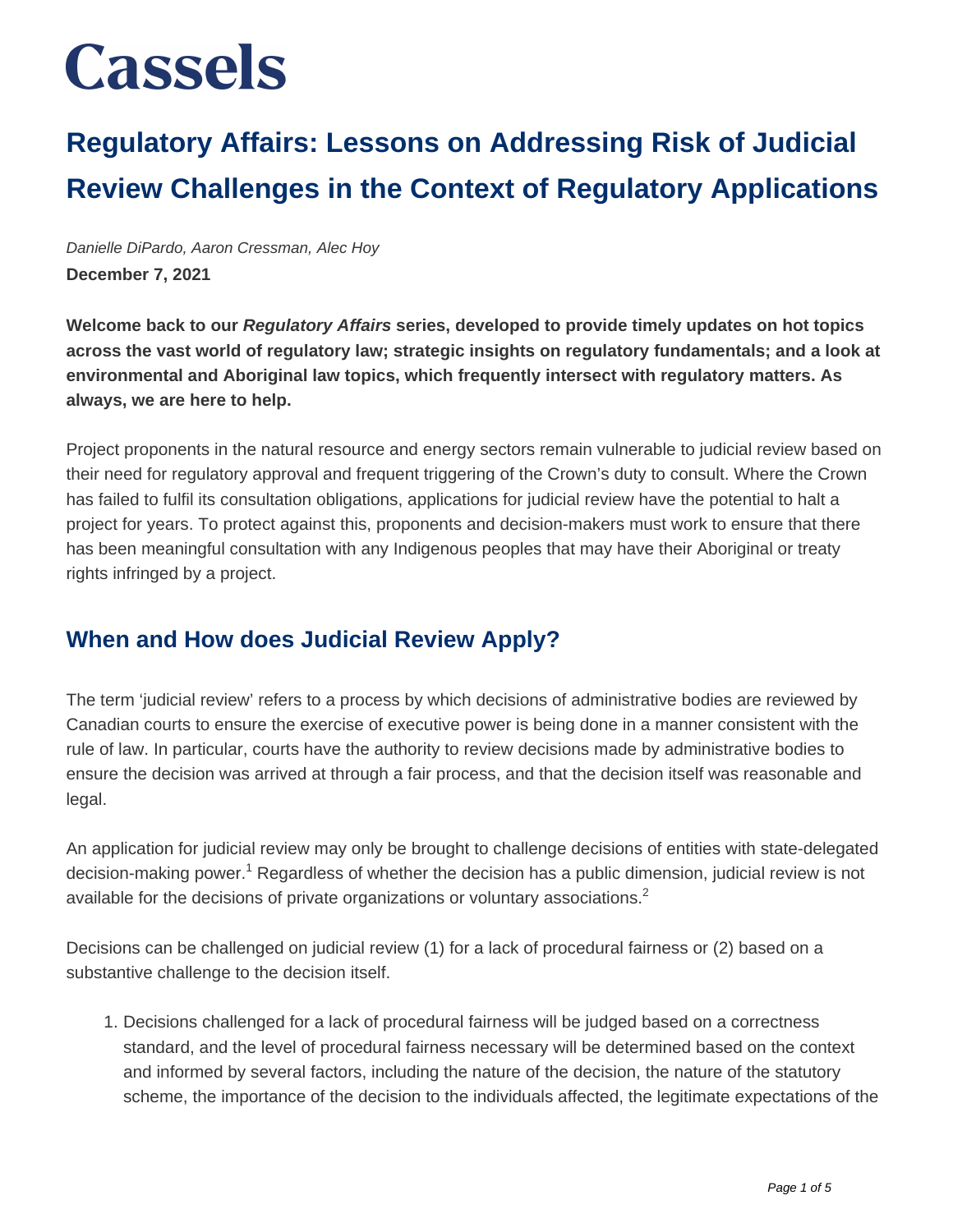party affected, and the nature of deference accorded to the decision-making body.<sup>3</sup>

2. In contrast, a court considering a challenge of a decision based on substantive grounds will look to whether the decision was reasonable, deferring to the decision-maker in most circumstances. A decision will only be overturned on substantive review where there is a lack of an internally coherent reasoning process or if the decision is untenable in light of the relevant facts and law.<sup>4</sup>

#### **Judicial Review and the Duty to Consult**

Administrative decisions relating to projects in the natural resource and energy sectors are often challenged for judicial review based on an alleged failure of the Crown to fulfil its duty to consult. This is a substantive challenge considered on a reasonableness standard. Where such an application is brought, the court will look to whether the consultation process was sufficient to meet the Crown's consultation obligations and whether those obligations were actually met.<sup>5</sup>

In approving or making another decision related to a project, a key consideration is often whether the Crown successfully discharged its duty to consult. This duty is triggered where the Crown becomes aware, or ought to be aware, that its contemplated conduct may infringe upon Aboriginal or treaty rights.<sup>6</sup>

What the duty to consult requires is contextual and will depend on the nature of the Aboriginal or treaty rights in question and the risk that the project may pose to those rights.<sup>7</sup> At a minimum, consultation will require a discussion with potentially impacted Indigenous peoples of the proposed conduct. However, most cases will require more than "mere consultation" and may even require some form of consent from the Indigenous peoples affected.

### **Case Studies: Failure to Consult and Recent Applications for Judicial Review**

In the 2017 companion decisions of Clyde River (Hamlet) v Petroleum Geo-Services Inc<sup>8</sup> and Chippewas of the Thames First Nation v Enbridge Pipelines Inc,<sup>9</sup> the Supreme Court reaffirmed that regulatory and administrative agencies, when exercising power delegated from the executive branch, owe a duty to consult potentially impacted Indigenous groups when authorizing actions that may impact their Aboriginal or treaty rights.<sup>10</sup>

In Clyde River, the Supreme Court found the consultation process had fallen short on two bases: (1) the consultation was misdirected by focusing on the overall environmental impact of the testing, rather than focusing on the direct impact on the Indigenous group's rights, and (2) the consultation process failed to provide the Indigenous group with sufficient opportunities to participate on an ongoing basis.<sup>11</sup> Conversely,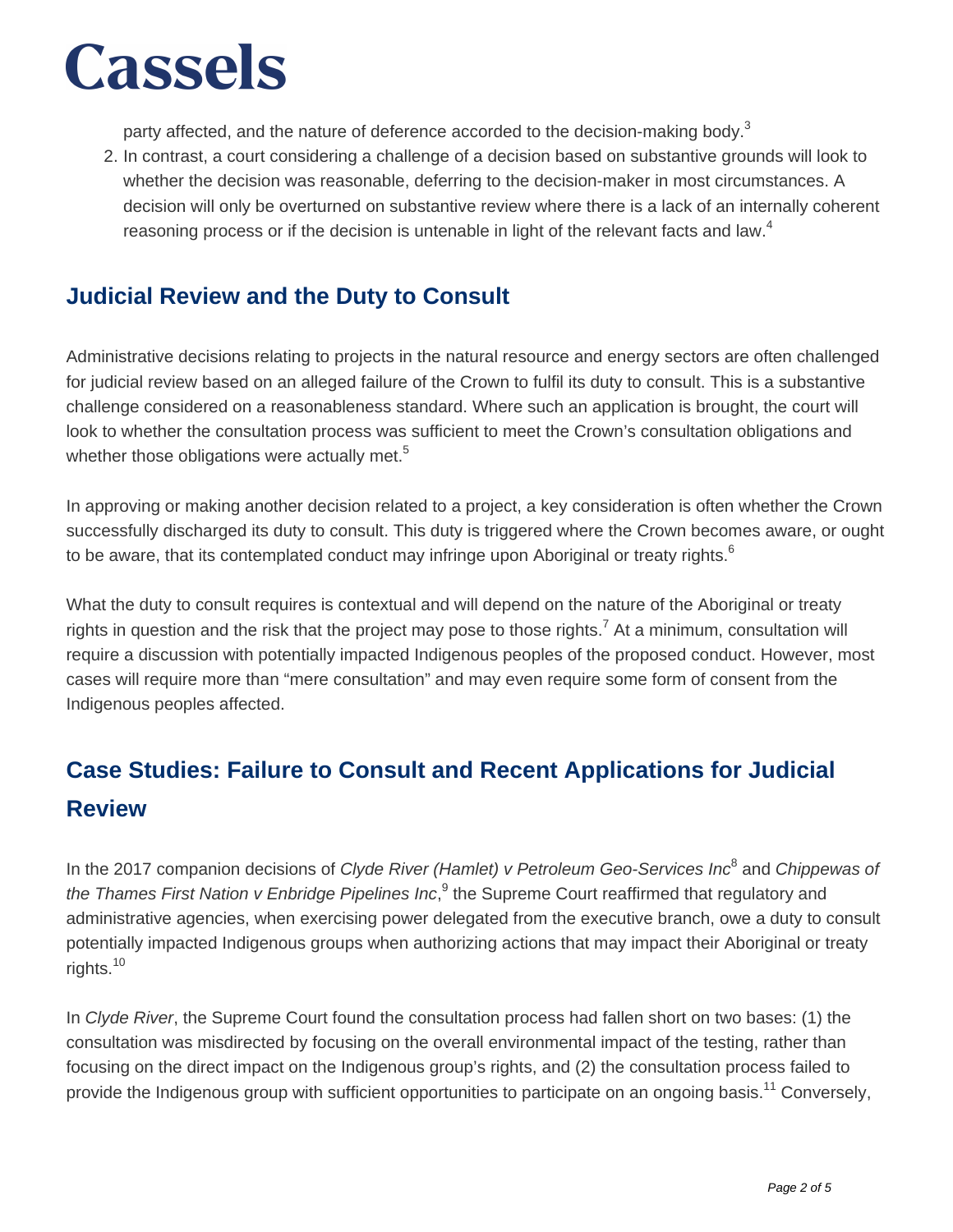in Chippewas the Court found the consultation process had satisfied the duty owed by the Crown, noting that the potentially affected Indigenous groups had been given proper notice of the proposed project and had been given funding and opportunities to present their position and evidence.<sup>12</sup> The Court also pointed to several accommodations that had been made by way of conditions being imposed on the applicant company, as evidence that the potential impact on the rights of the Indigenous groups had been mitigated.<sup>13</sup>

However, as demonstrated by the Federal Court of Appeal's decision in Tsleil-Waututh Nation v Canada (Attorney General),<sup>14</sup> merely having the proper process in place will not always guarantee the consultation process will be deemed reasonable. In Tsleil-Waututh Nation, the Court dealt with an application for judicial review of the Governor in Council's decision to approve the expansion of the Trans Mountain pipeline system. The consultation process was held to have been reasonable; the Indigenous Groups had been given early notice and were provided the proper means and opportunities to participate in the process.<sup>15</sup> However, the Court found that the Crown had fallen short in satisfying its duty to consult by failing to engage in a meaningful two-way dialogue with the affected Indigenous Groups.<sup>16</sup> In reaching its decision, the Court reaffirmed that the duty to consult requires going beyond merely listening to the concerns of the Indigenous groups and actually engaging in a meaningful dialogue wherein the concerns are genuinely considered.<sup>17</sup>

The adequacy of the consultation in the Trans Mountain Pipeline Expansion Project was revisited in a judicial review application at the Federal Court of Appeal in Coldwater First Nation v Canada (Attorney General),<sup>18</sup> this time with the Court finding that the process had been adequate. The Court distinguished the Crown's level of consultation in *Coldwater* from that in *Tsleil-Waututh Nation* on the basis that the parties had shown a genuine effort to take into account the key concerns of the claimants, and had engaged in a two-way communication with the claimants, pointing to accommodations that had been made.<sup>19</sup>

### **Key Takeaways for Project Proponents**

Our key takeaways from the reviewed judicial review cases are as follows:

- **Reliance on Statutory Decision-makers**. The reviewed case law demonstrates the potential vulnerability to judicial review for project proponents who rely heavily on statutory decision-makers where the Crown's consultation obligations are triggered. Where the consultation process is found insufficient, the Court will be willing to overturn an administrative decision on judicial review based on the fact that the decision was unreasonable for lacking the requisite justification, transparency and intelligibility. To avoid this outcome, proponents and those responsible for consultation must do all they can to ensure there is evidence of meaningful consultation with potentially affected Indigenous peoples and a thorough consideration of any concerns they raise.
- **The Ongoing Susceptibility to Judicial Review Attacks.** As demonstrated by the variety of contexts in which the above applications for judicial review arose, the duty to consult can be triggered at various points throughout the lifespan of a project and is more than a simple preliminary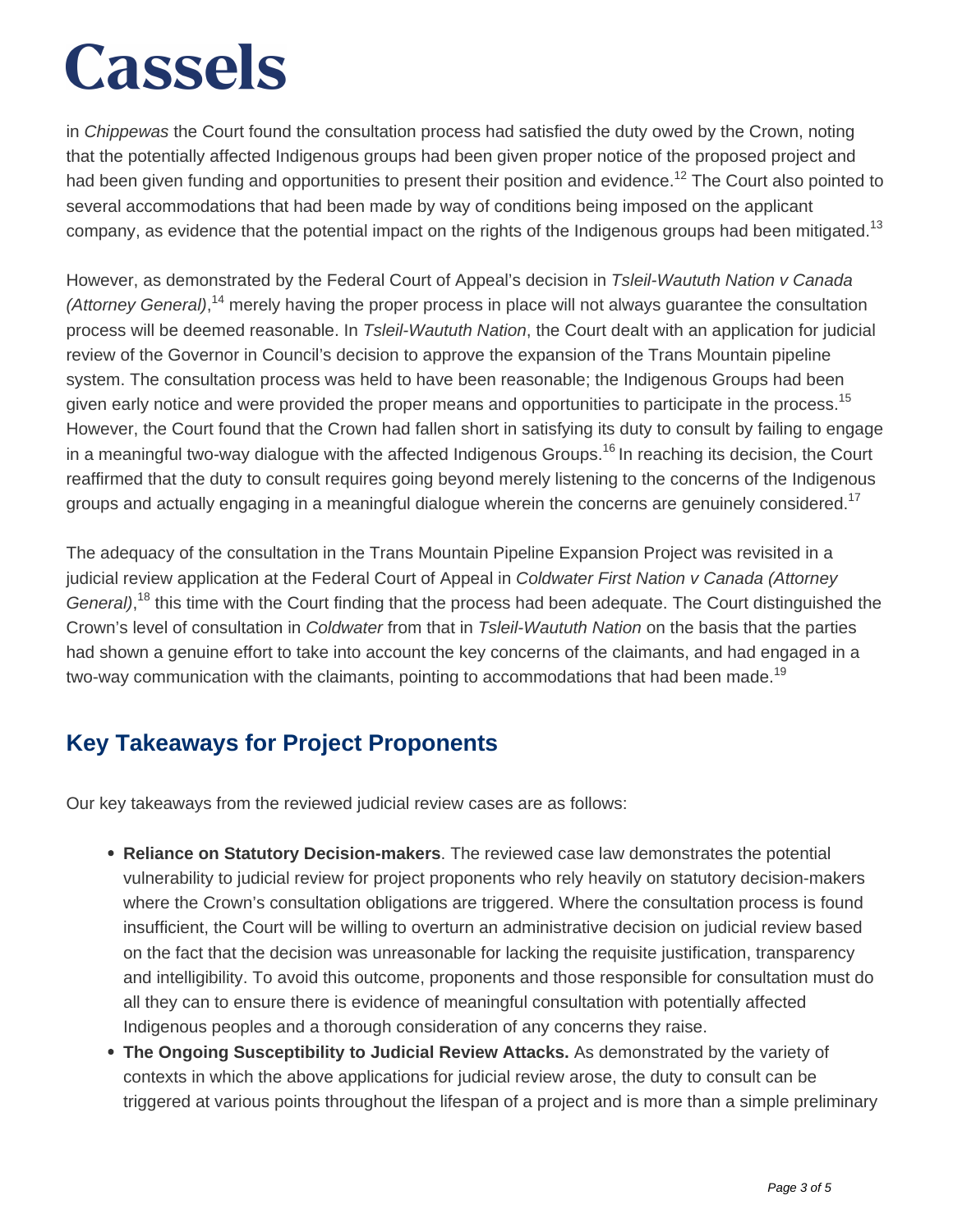hurdle. Proponents are best advised to see the duty as an ongoing one and continue to take steps throughout the lifetime of the project to engage with the potentially affected Indigenous groups.

**The Adequacy of the Dialogue in the Consultation Process**. At issue in several of the recent cases<sup>20</sup> is the adequacy of the consultation process in satisfying the duty to consult. In each instance, the court noted that the framework in place for the consultation process was reasonable within the circumstances, with the parties providing the necessary means for the Indigenous Groups to communicate their concerns. However, the manner in which the parties implemented the process, failing to engage in a meaningful dialogue with the concerns of the groups, was insufficient. Conversely, the consultation process in Coldwater and Chippewas consisted of a real dialogue between the parties, as evidenced by accommodations being made to address the concerns that had been raised. This level of dialogue should be seen as a requisite to satisfying the duty owed.

Read other articles in this series here:

\_\_\_\_\_\_\_\_\_\_\_\_\_\_\_\_\_\_\_\_\_\_\_\_\_\_\_\_\_

- Best Practices for Working with Counsel on Corporate Renewable Energy Deals
- Best Practices for Contractual Allocation of Environmental Liability Following Resolute FP Canada Inc v Ontario (AG)

<sup>8</sup> 2017 SCC 40 [Clyde River].

- <sup>11</sup> Clyde River at paras 45, 47-52.
- <sup>12</sup> Chippewas at paras 16 & 18.
- <sup>13</sup> Chippewas at paras 51 & 57.
- <sup>14</sup> Tsleil-Waututh Nation.

<sup>&</sup>lt;sup>1</sup> Highwood Congregation of Jehovah's Witnesses (Judicial Committee) v Wall, 2018 SCC 26 at para 13 [Highwood].

<sup>&</sup>lt;sup>2</sup> Highwood at para 13.

<sup>&</sup>lt;sup>3</sup> Baker v Canada (Minister of Citizenship and Immigration), 1999 SCC 699 at paras 21-28.

<sup>4</sup> Canada (Minister of Citizenship and Immigration) v Vavilov, 2019 SCC 65, 1999 CanLII 699 paras 100-107.

<sup>&</sup>lt;sup>5</sup> 2018 FCA 153 at paras 513-557 [Tsleil-Waututh Nation].

<sup>&</sup>lt;sup>6</sup> Haida Nation v British Columbia (Minister of Forests), 2004 SCC 73 at para 35 [Haida Nation].

<sup>7</sup> Haida Nation at paras 39-40.

<sup>&</sup>lt;sup>9</sup> 2017 SCC 41 [Chippewas].

<sup>&</sup>lt;sup>10</sup> Clyde River at para 30; Chippewas at para 32.

<sup>&</sup>lt;sup>15</sup> Tsleil-Waututh Nation at paras 548-549.

<sup>&</sup>lt;sup>16</sup> Tsleil-Waututh Nation at paras 558, 564, 601 & 754-756.

<sup>&</sup>lt;sup>17</sup> Tsleil-Waututh Nation at paras 753-763.

<sup>18 2020</sup> FCA 34 [Coldwater].

<sup>&</sup>lt;sup>19</sup> Coldwater at para 76. See also Eabametoong First Nation v Minister of North Development and Mines and Wet'suwet'en Treaty Office Society v British Columbia (Environmental Assessment Office). In Eabametoong, the Ontario Superior Court of Justice found that the parties had listened to the Indigenous groups concerns, but failed to engage in a meaningful two-way dialogue, as evidenced by an absence of accommodations or changes made in response to the expressed concern. As a result, the consultation process didn't fulfill the duty to consult, even at the 'lower end of the spectrum'. In contrast, in Wet'suwet'en Treaty Office Society, the British Columbia Supreme Court refused to overturn a decision of the Environmental Assessment Office (EAO) that was challenged on an application